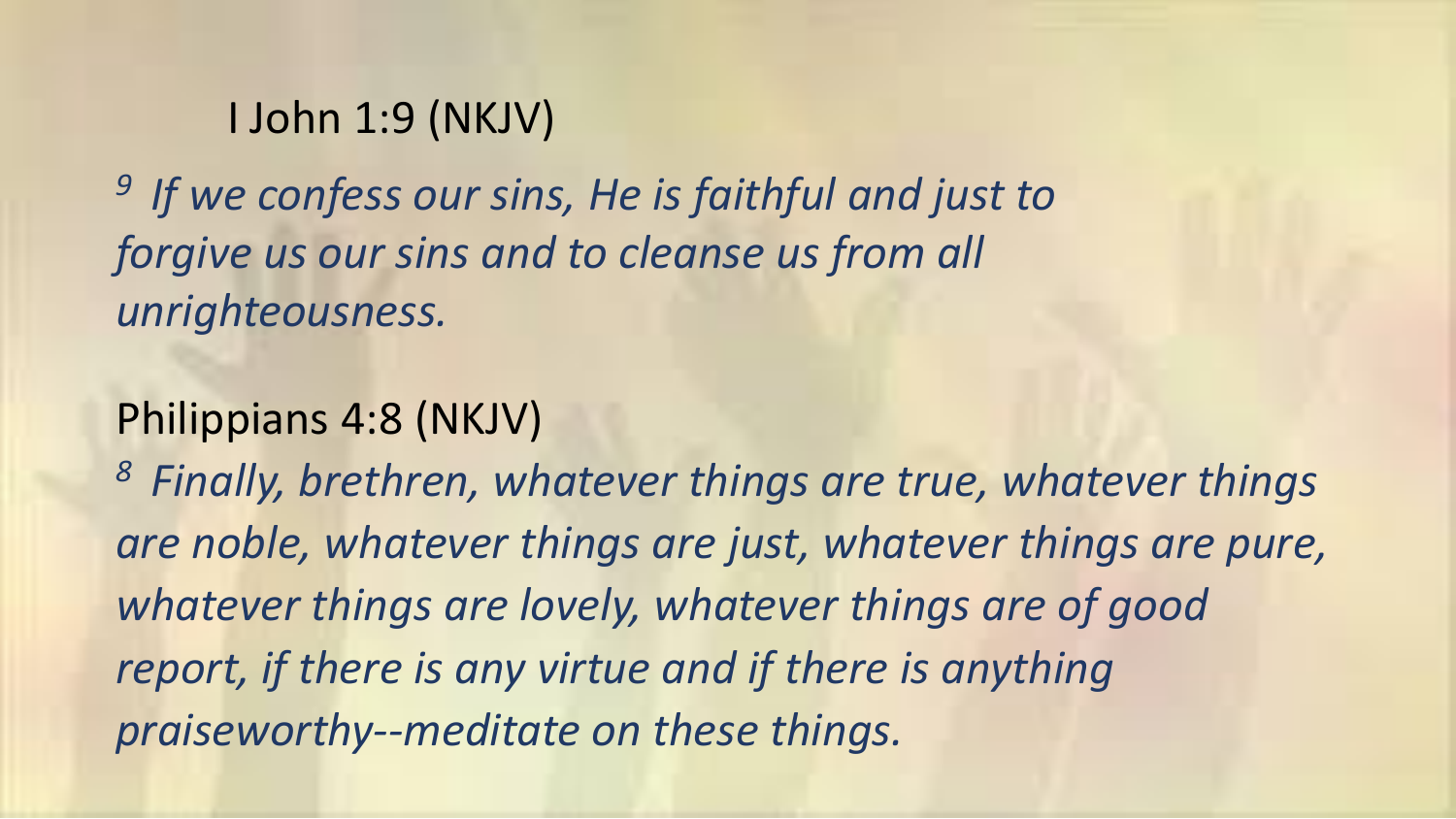# **Prison Break – How to escape any prison**

**Philippians 4:4-9 (NKJV)**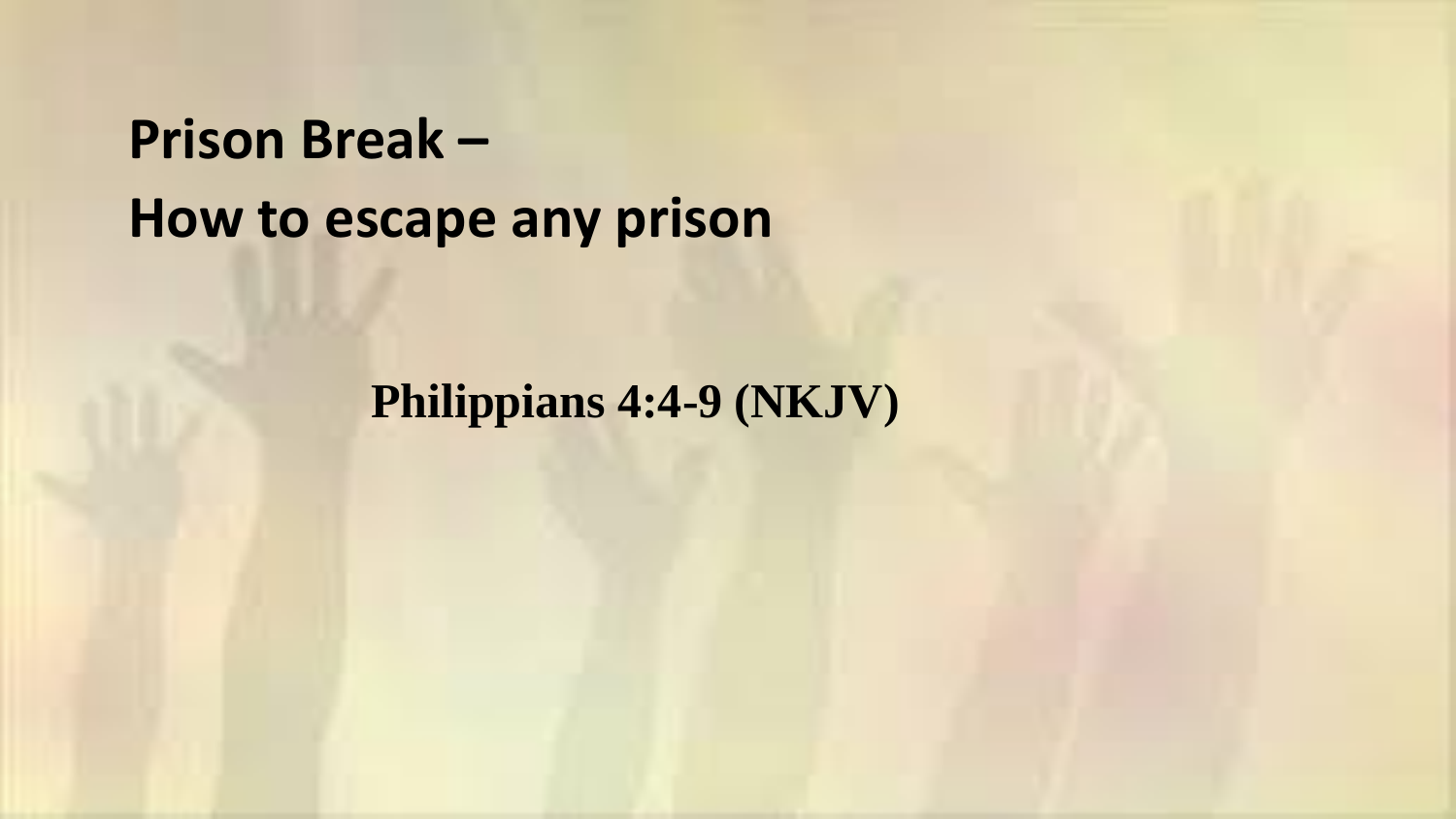- *<sup>4</sup>Rejoice in the Lord always. Again I will say, rejoice! <sup>5</sup>Let your gentleness be known to all men. The Lord is at hand.*
- *<sup>6</sup>Be anxious for nothing, but in everything by prayer and supplication, with thanksgiving, let your requests be made known to God;*
- *<sup>7</sup>and the peace of God, which surpasses all understanding, will guard your hearts and minds through Christ Jesus.*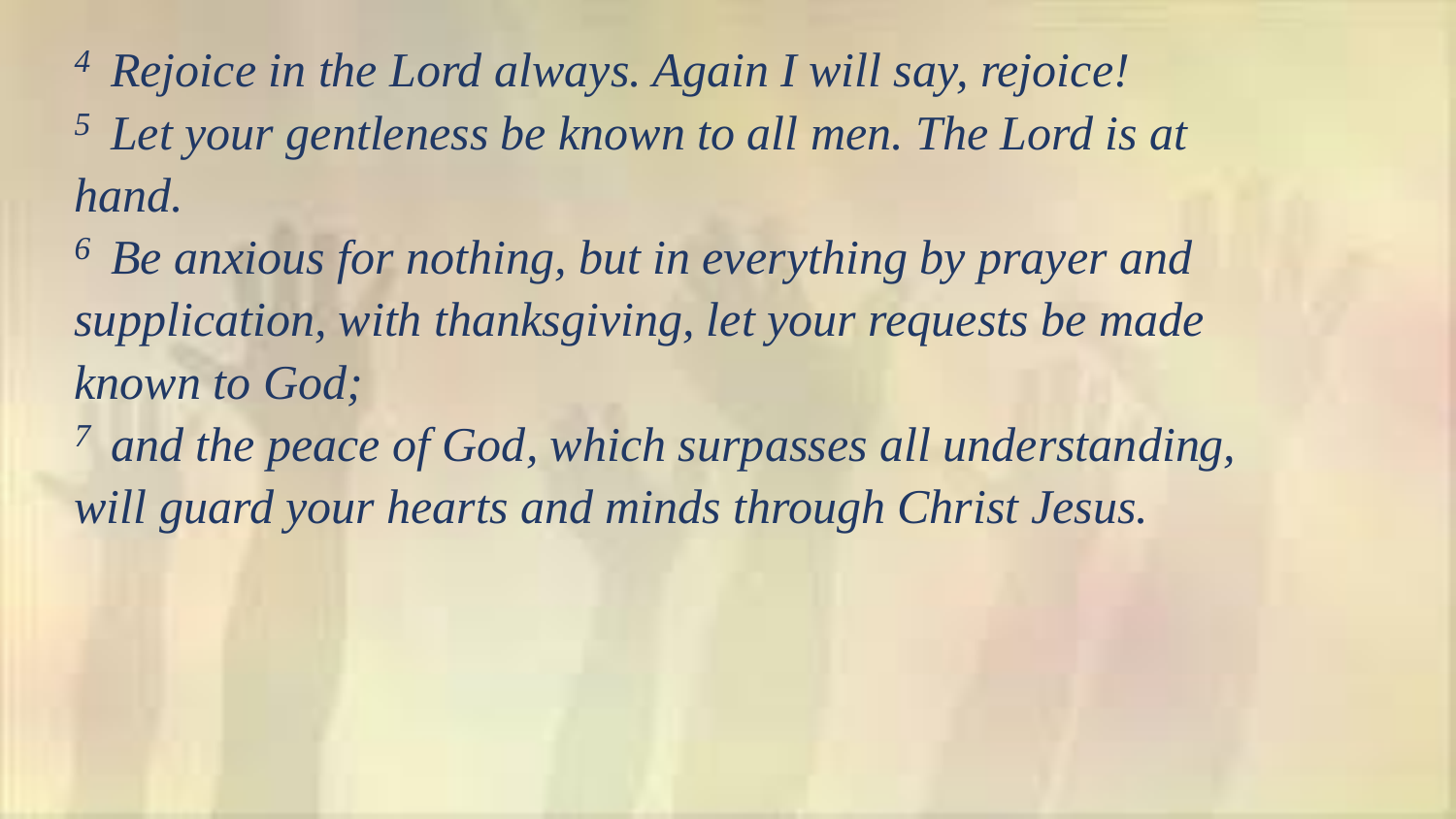*<sup>8</sup>Finally, brethren, whatever things are true, whatever things are noble, whatever things are just, whatever things are pure, whatever things are lovely, whatever things are of good report, if there is any virtue and if there is anything praiseworthy--meditate on these things. <sup>9</sup>The things which you learned and received and heard and saw in me, these do, and the God of peace will be with you.*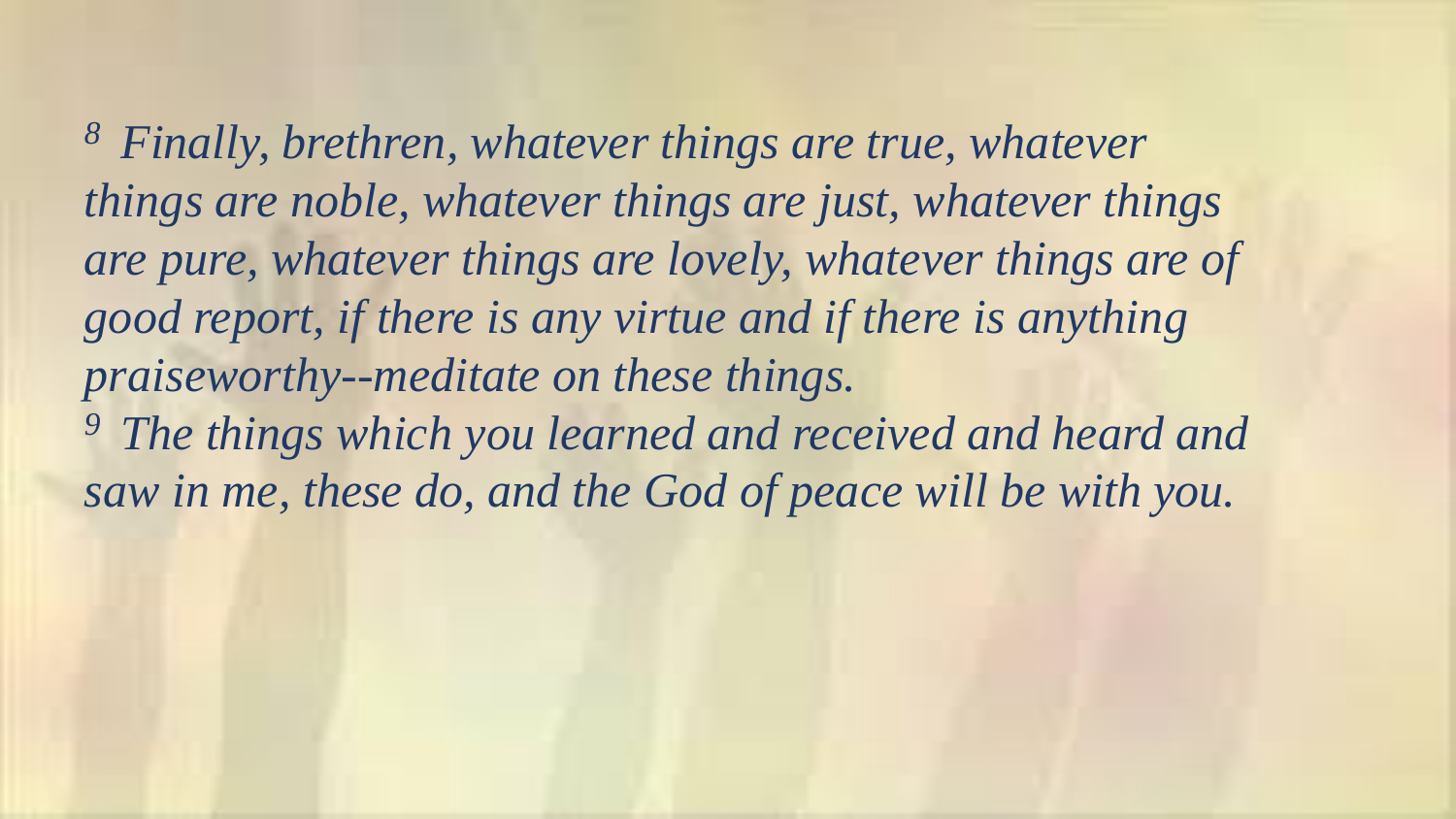#### **I. Rejoice in the presence of the Lord.**

*<sup>4</sup>Rejoice in the Lord always. Again I will say, rejoice! <sup>5</sup>Let your gentleness be known to all men. The Lord is at hand.*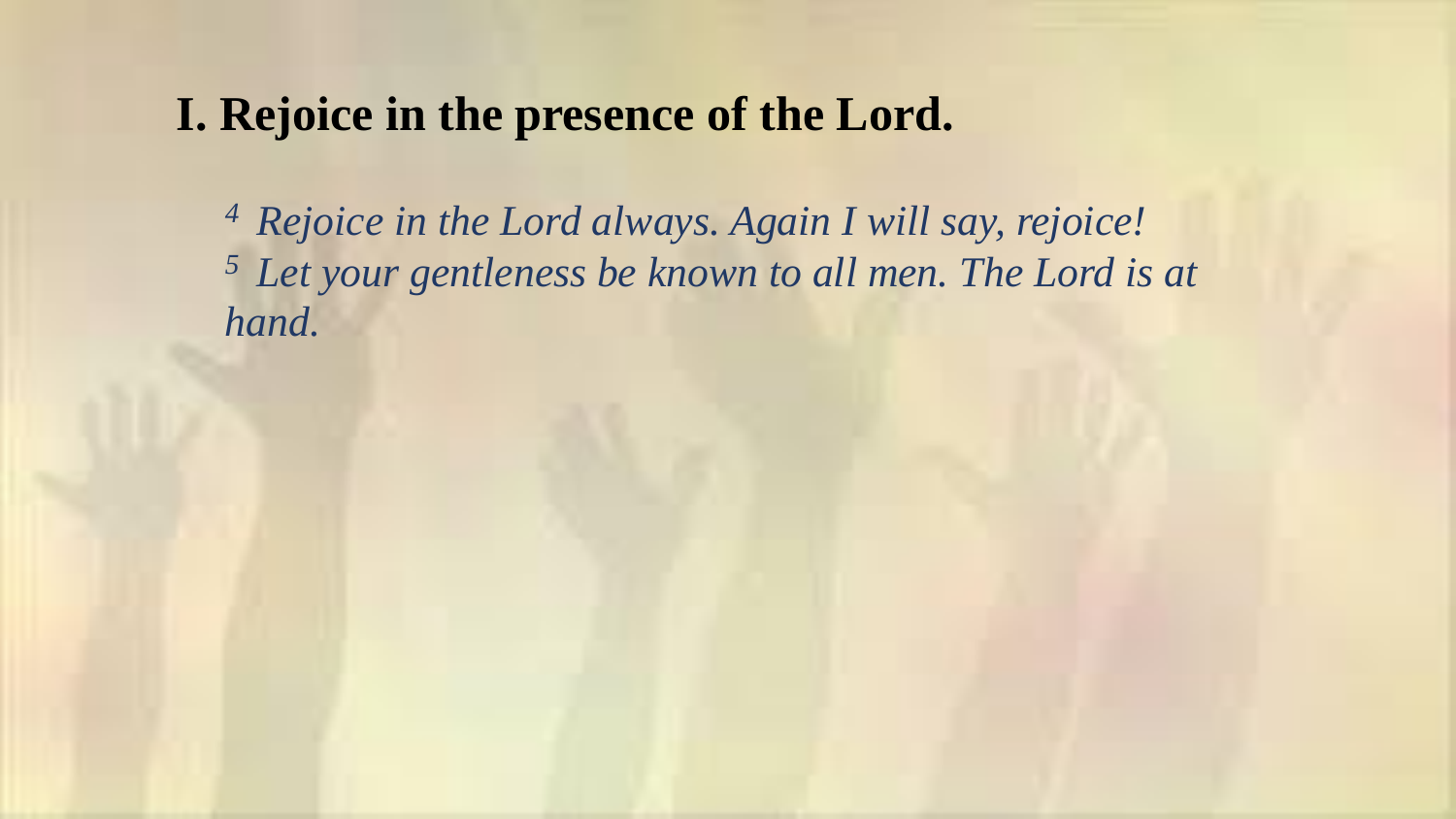## **Psalm 139:7-12, 17-18 (NLT2)**

*<sup>7</sup>I can never escape from your Spirit! I can never get away from your presence!* 

*<sup>8</sup>If I go up to heaven, you are there; if I go down to the grave, you are there.* 

*<sup>9</sup>If I ride the wings of the morning, if I dwell by the farthest oceans,* 

*<sup>10</sup>even there your hand will guide me, and your strength will support me.*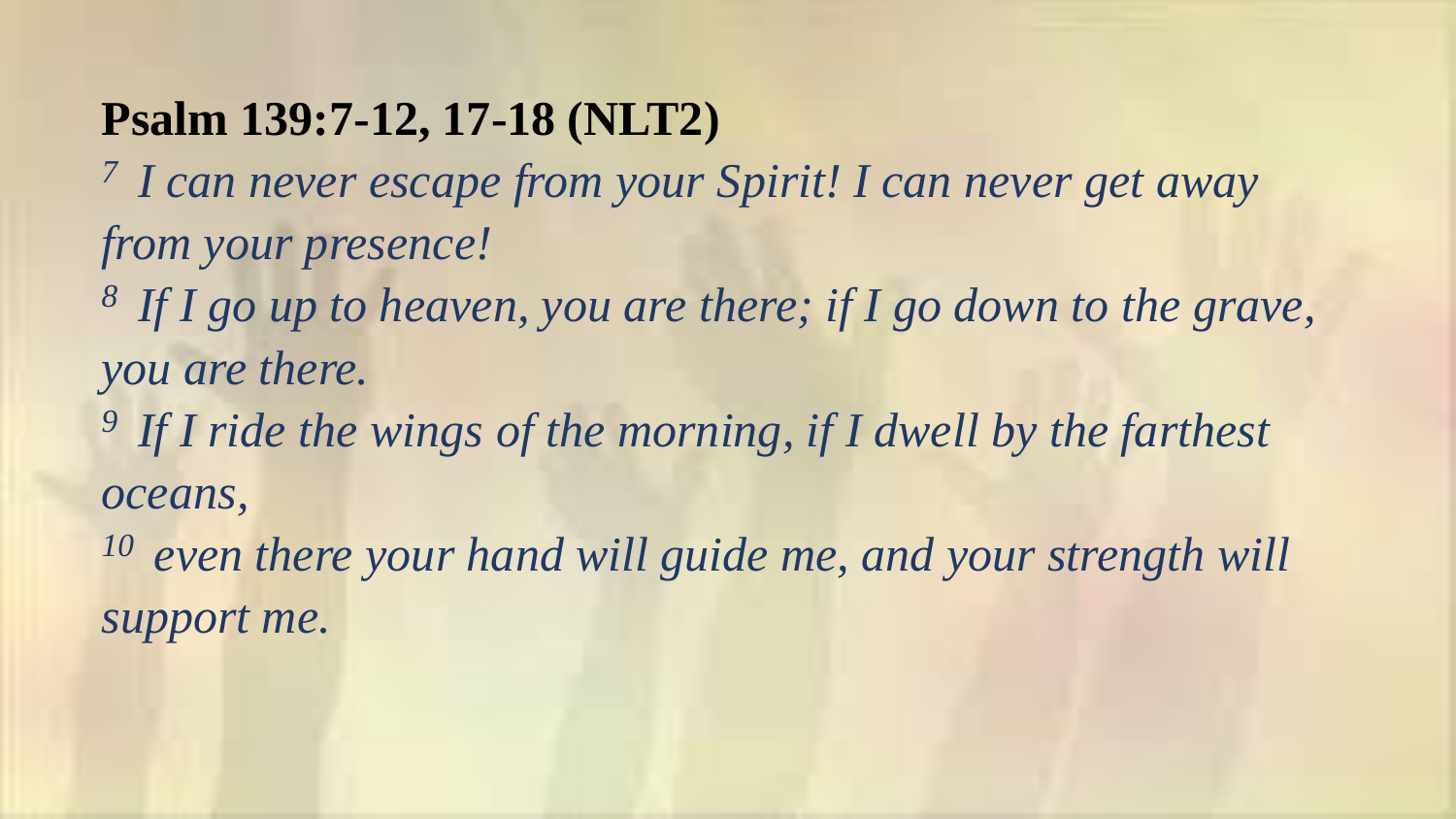*<sup>11</sup>I could ask the darkness to hide me and the light around me to become night—*

*<sup>12</sup>but even in darkness I cannot hide from you. To you the night shines as bright as day. Darkness and light are the same to you.* 

*<sup>17</sup>How precious are your thoughts about me, O God. They cannot be numbered!* 

*<sup>18</sup>I can't even count them; they outnumber the grains of sand! And when I wake up, you are still with me!*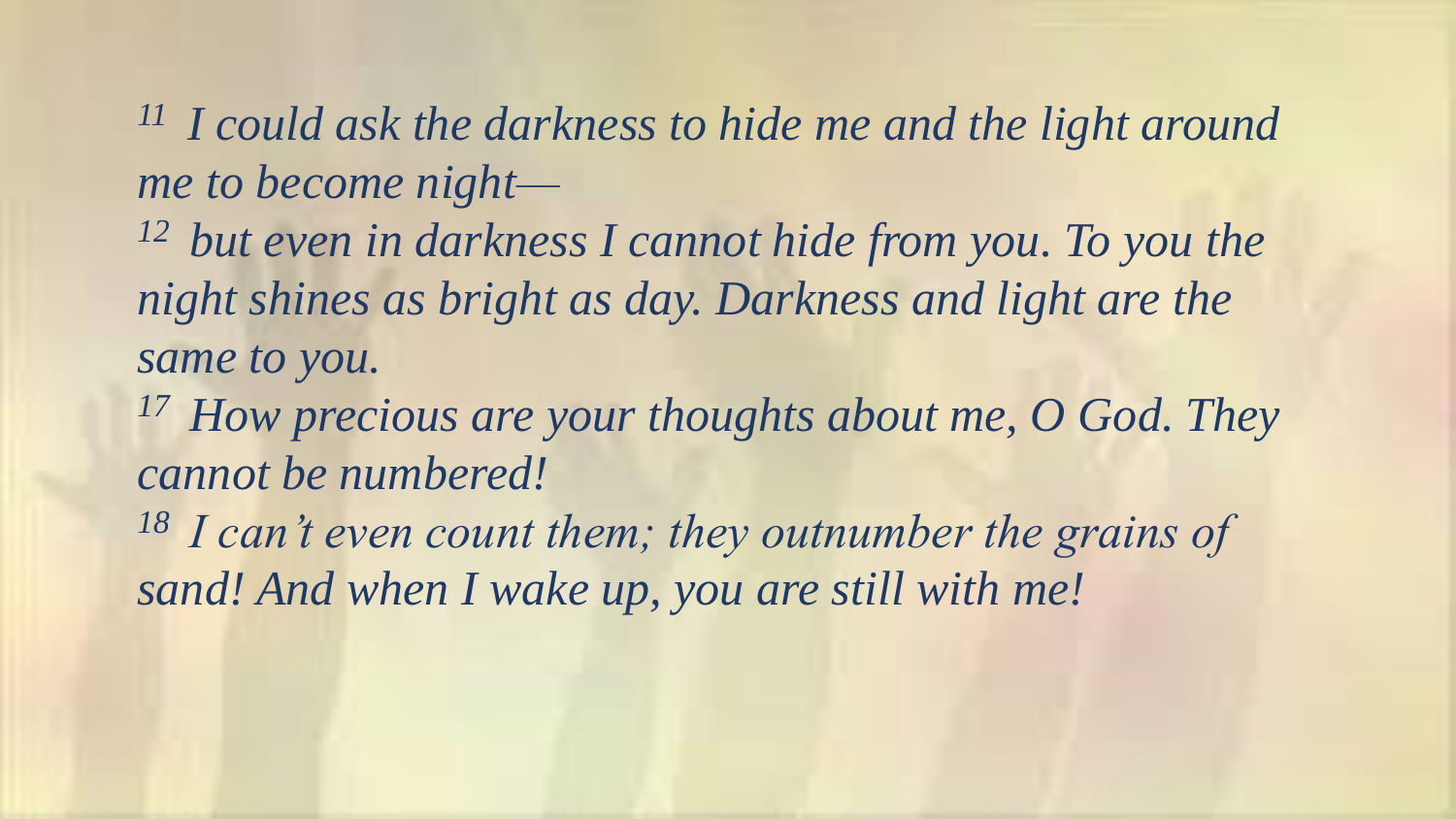#### **II. Rest assured – The Lord Hears you Prayers**

*<sup>6</sup>Be anxious for nothing, but in everything by prayer and supplication, with thanksgiving, let your requests be made known to God;* 

1. Look Up!

2. Fess Up!

3. Turn an Attitude to Gratitude!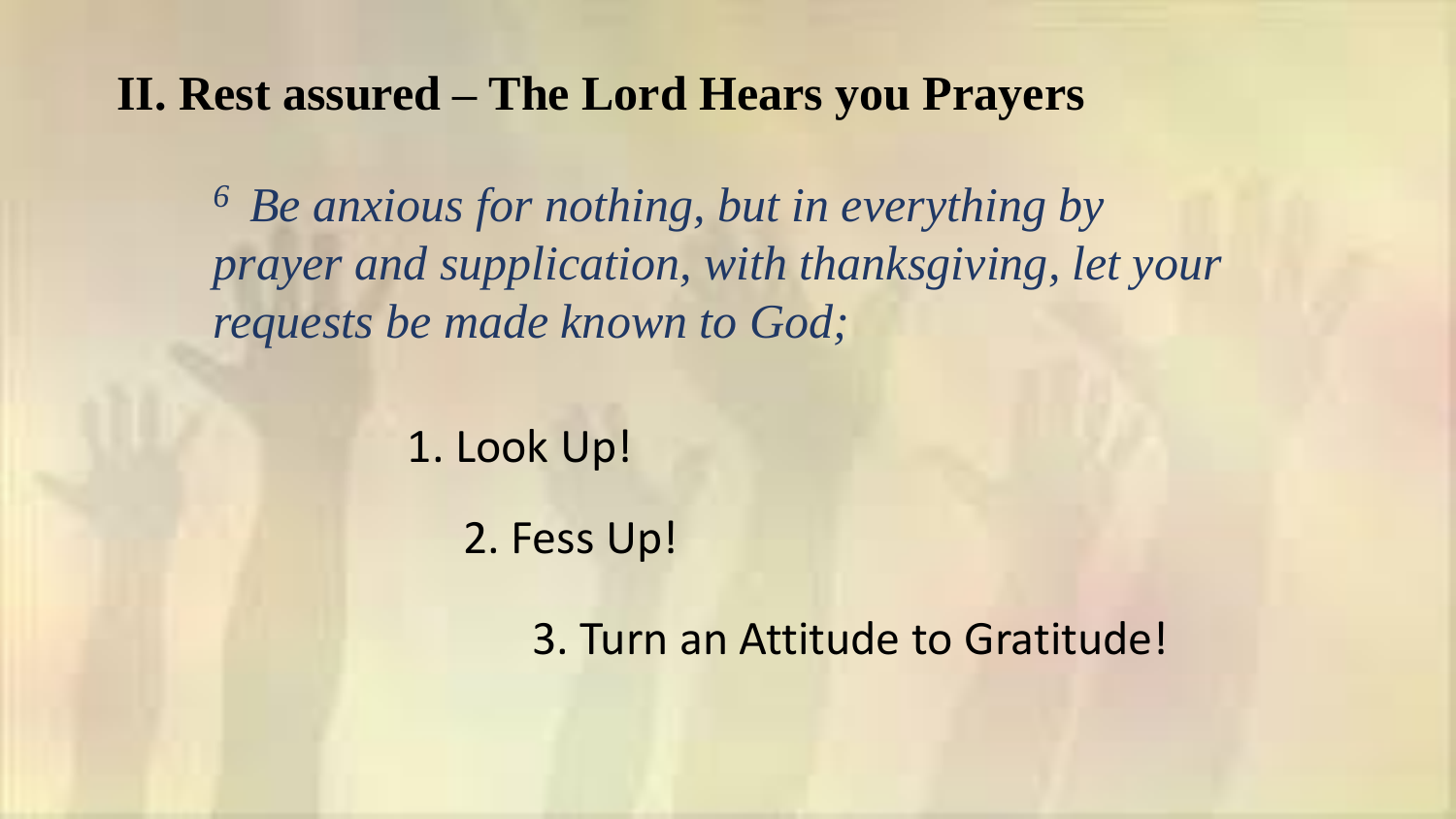#### **IV. Receive the Peace of God**

*<sup>7</sup>and the peace of God, which surpasses all understanding, will guard your hearts and minds through Christ Jesus.*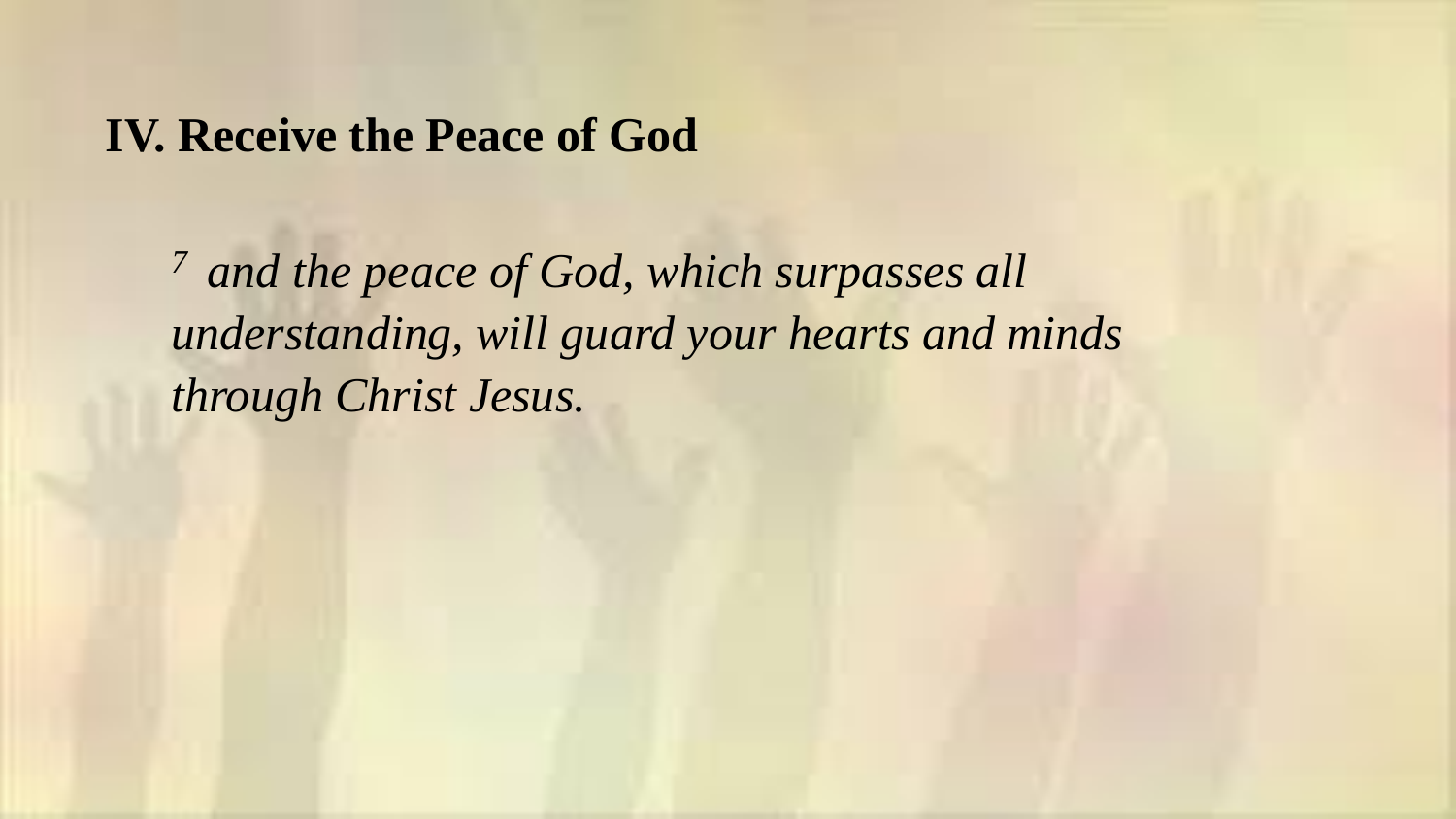### **V. Rewire your thinking.**

*<sup>8</sup>Finally, brethren, whatever things are true, whatever things are noble, whatever things are just, whatever things are pure, whatever things are lovely, whatever things are of good report, if there is any virtue and if there is anything praiseworthy--meditate on these things.* 

#### **Think about what you think about.**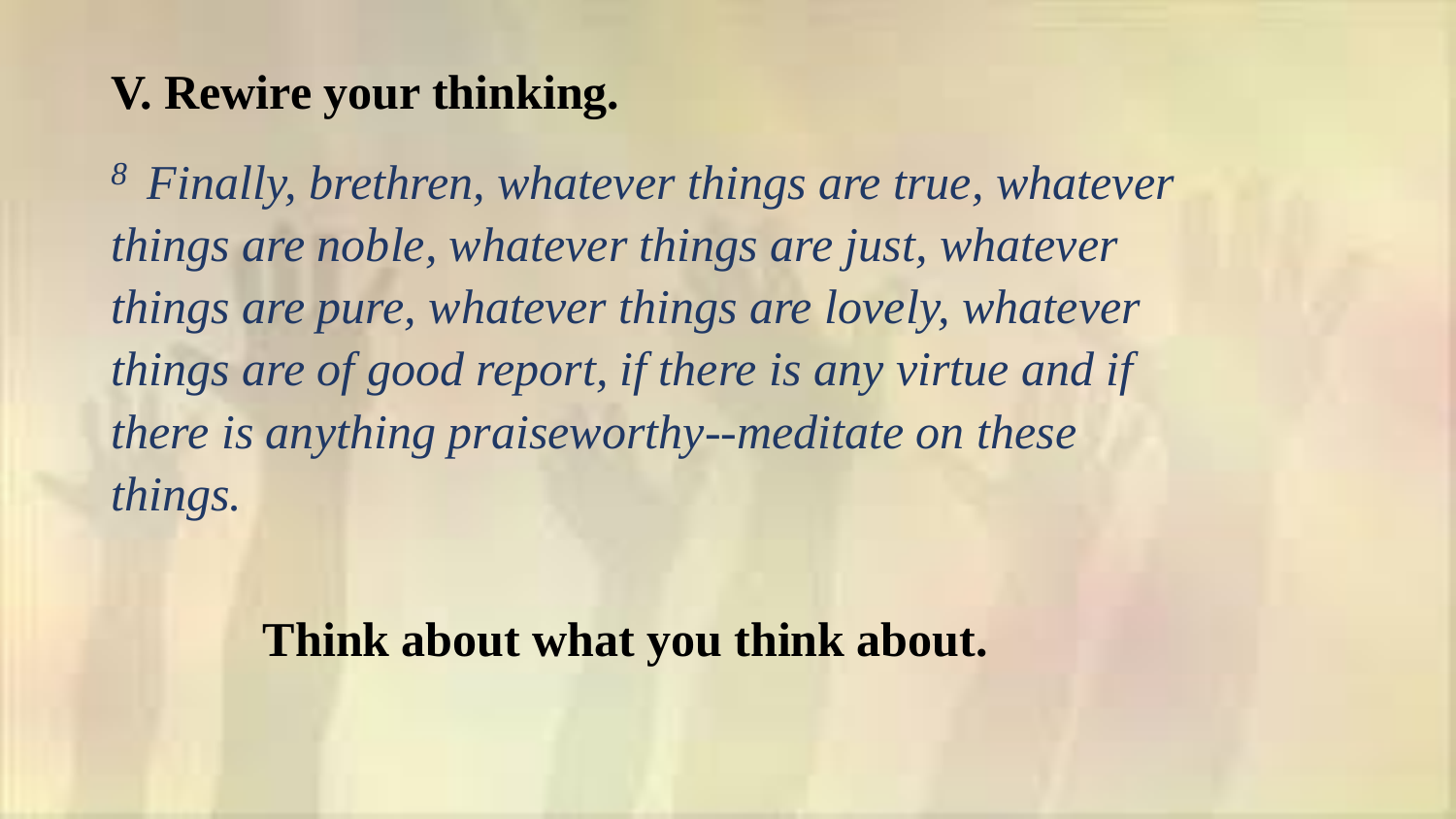# **Three sources for thoughts.**

**1. God 2. Self 3. Satan**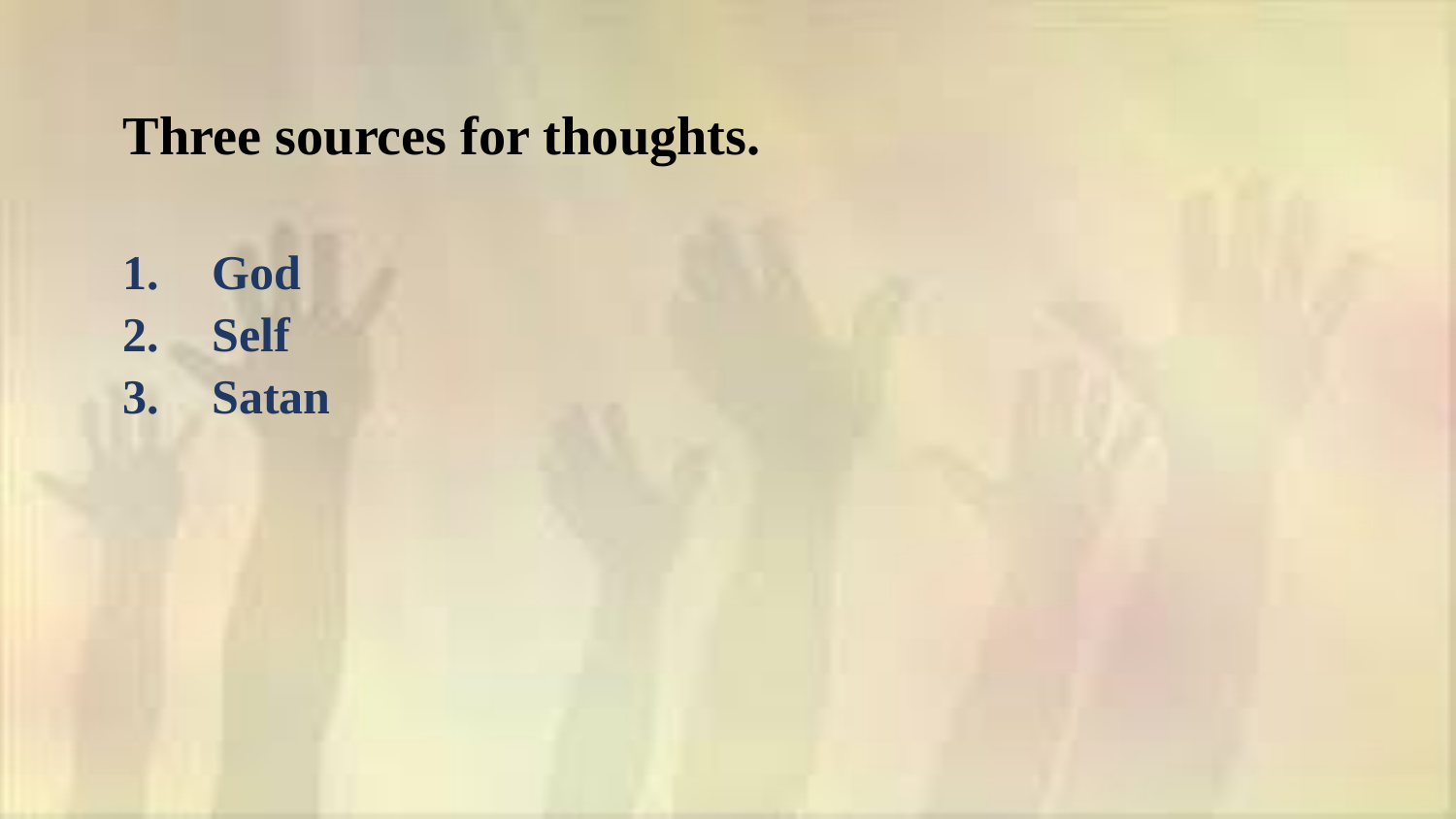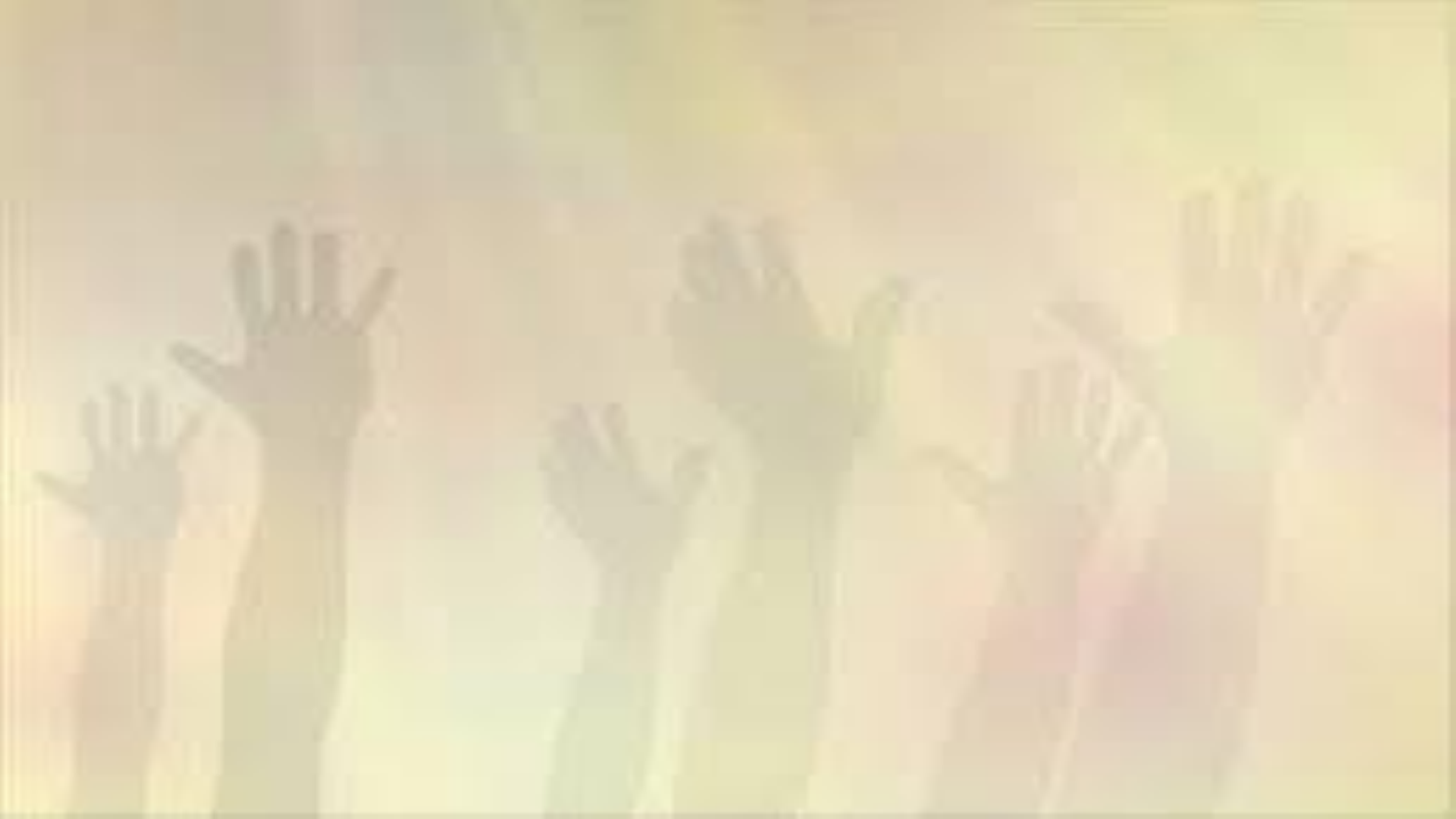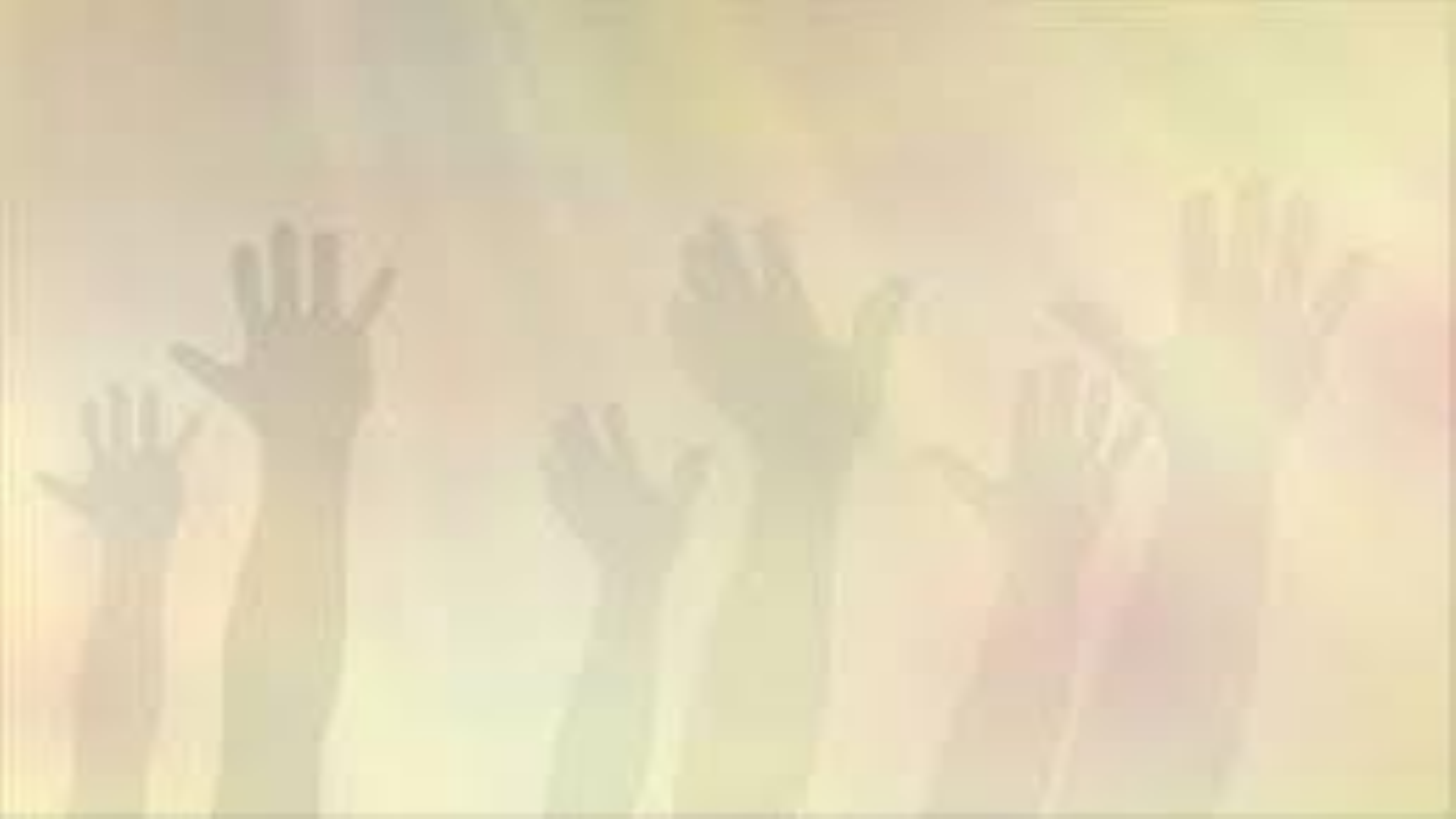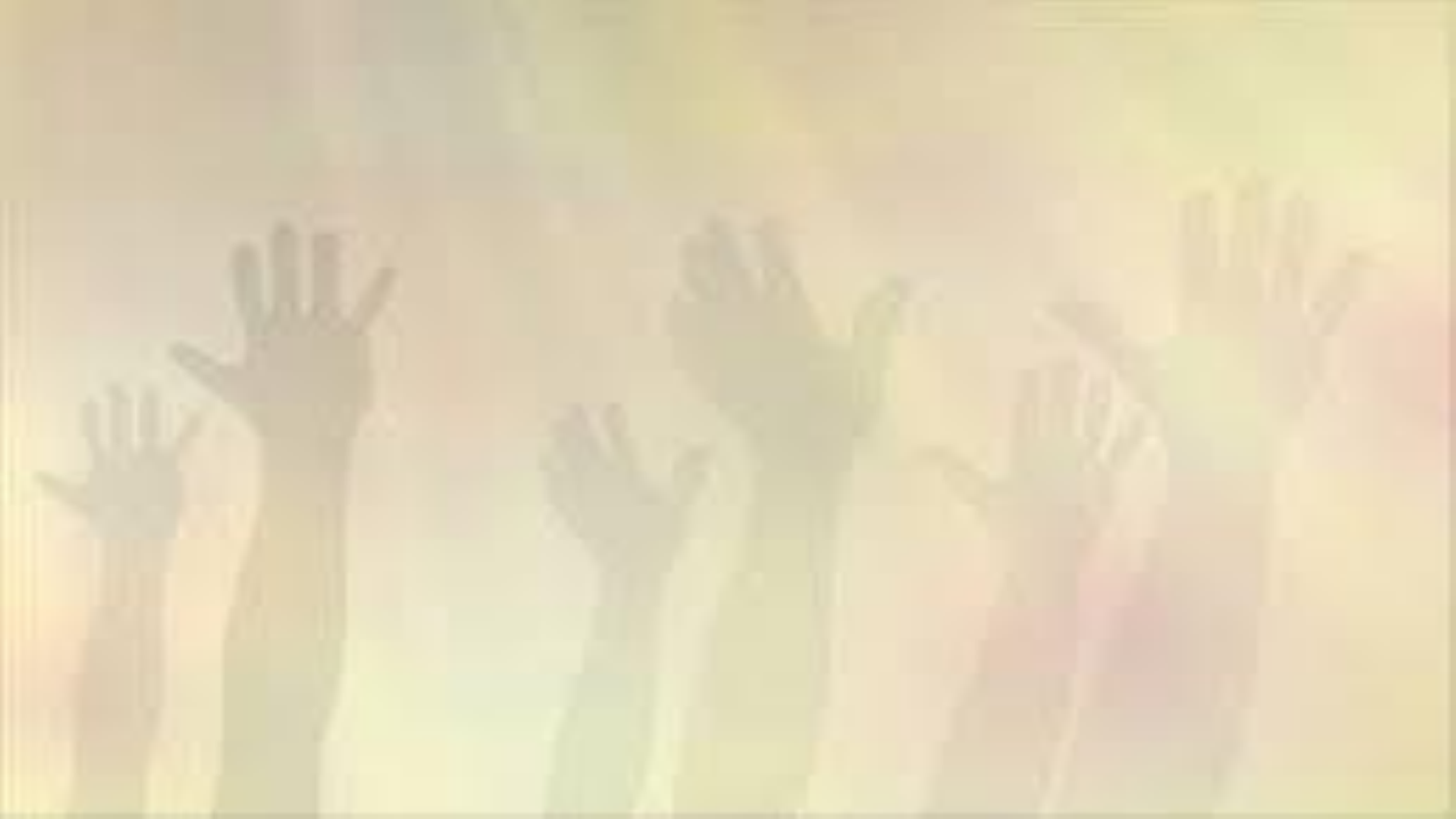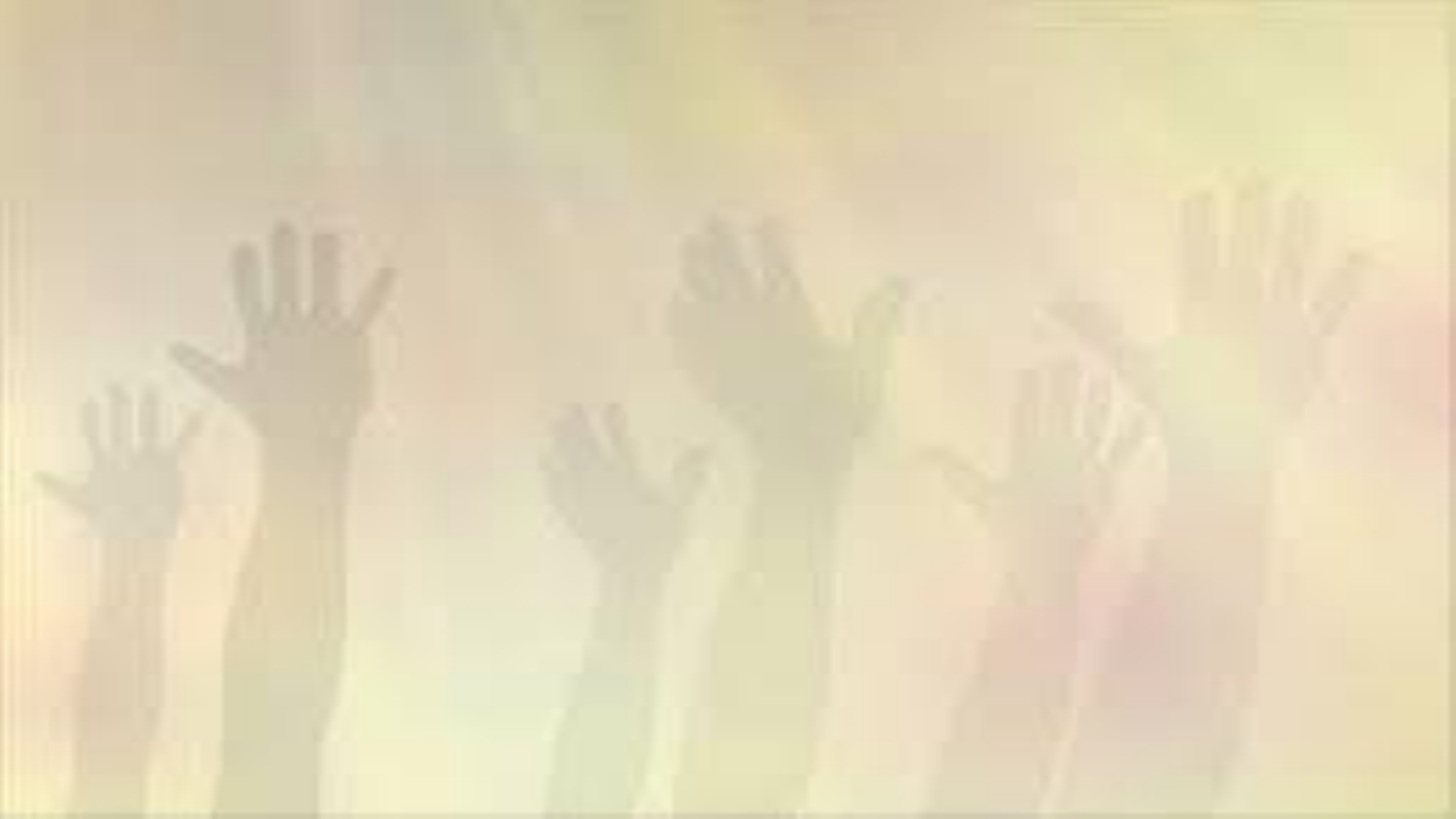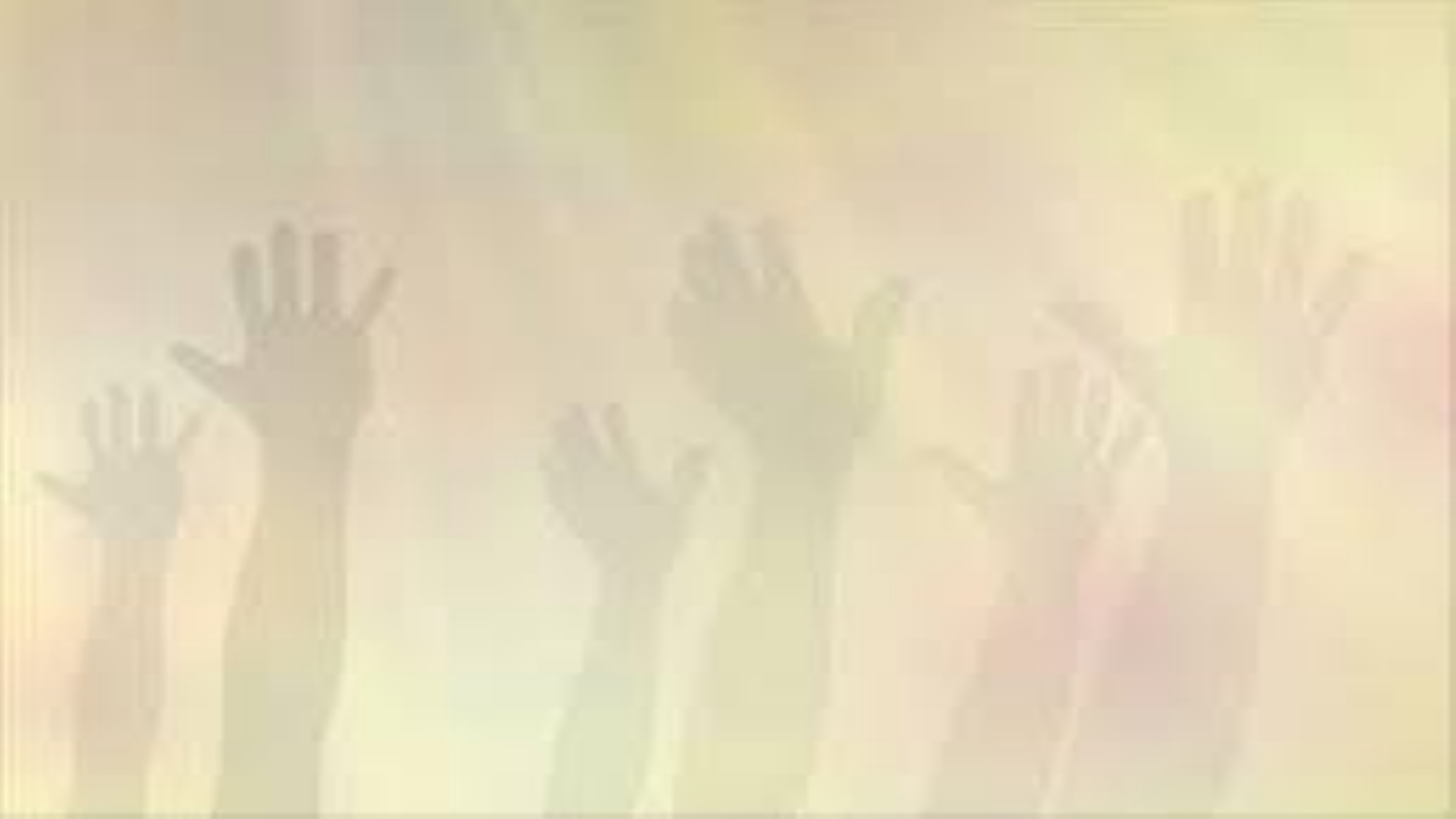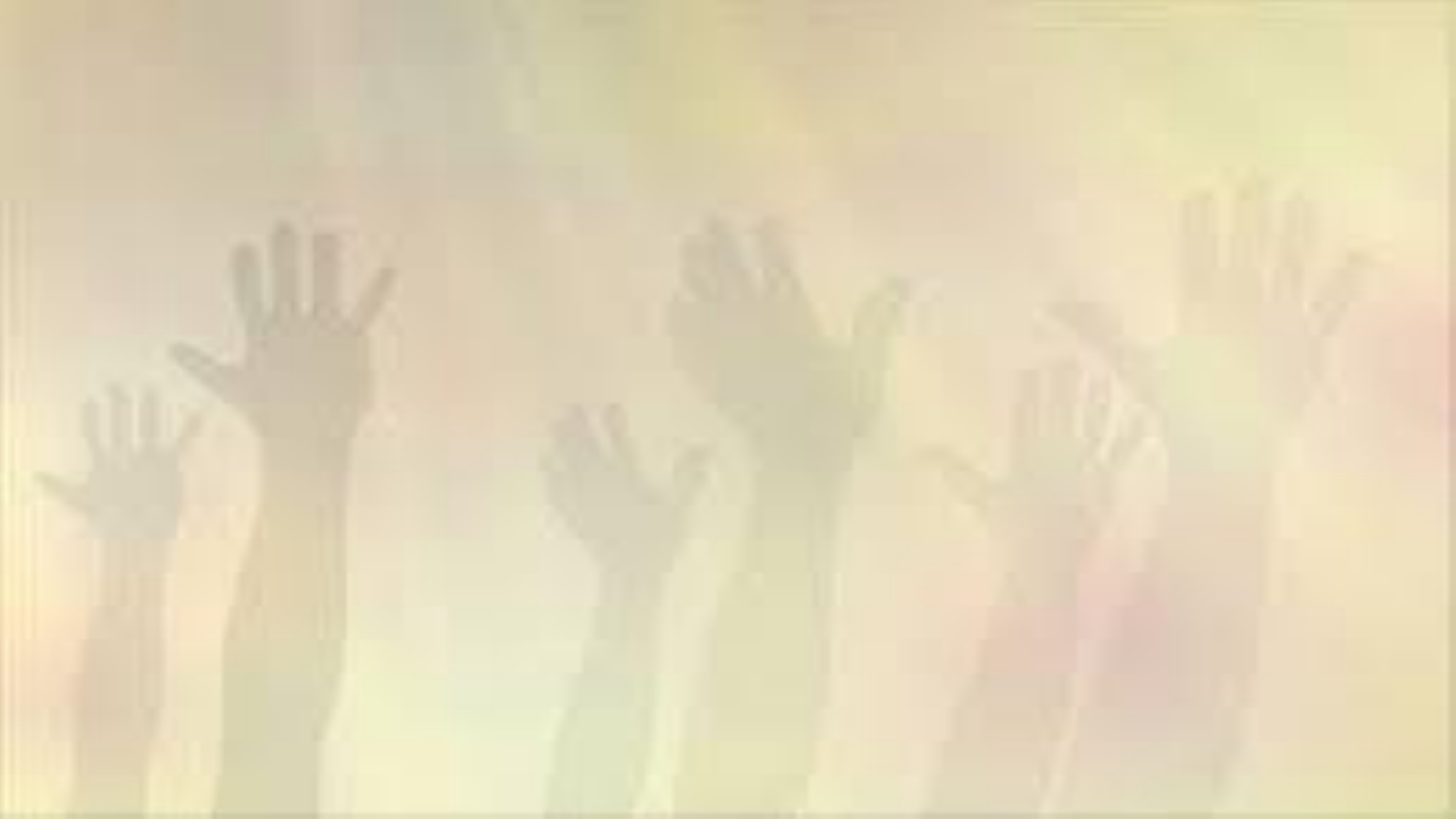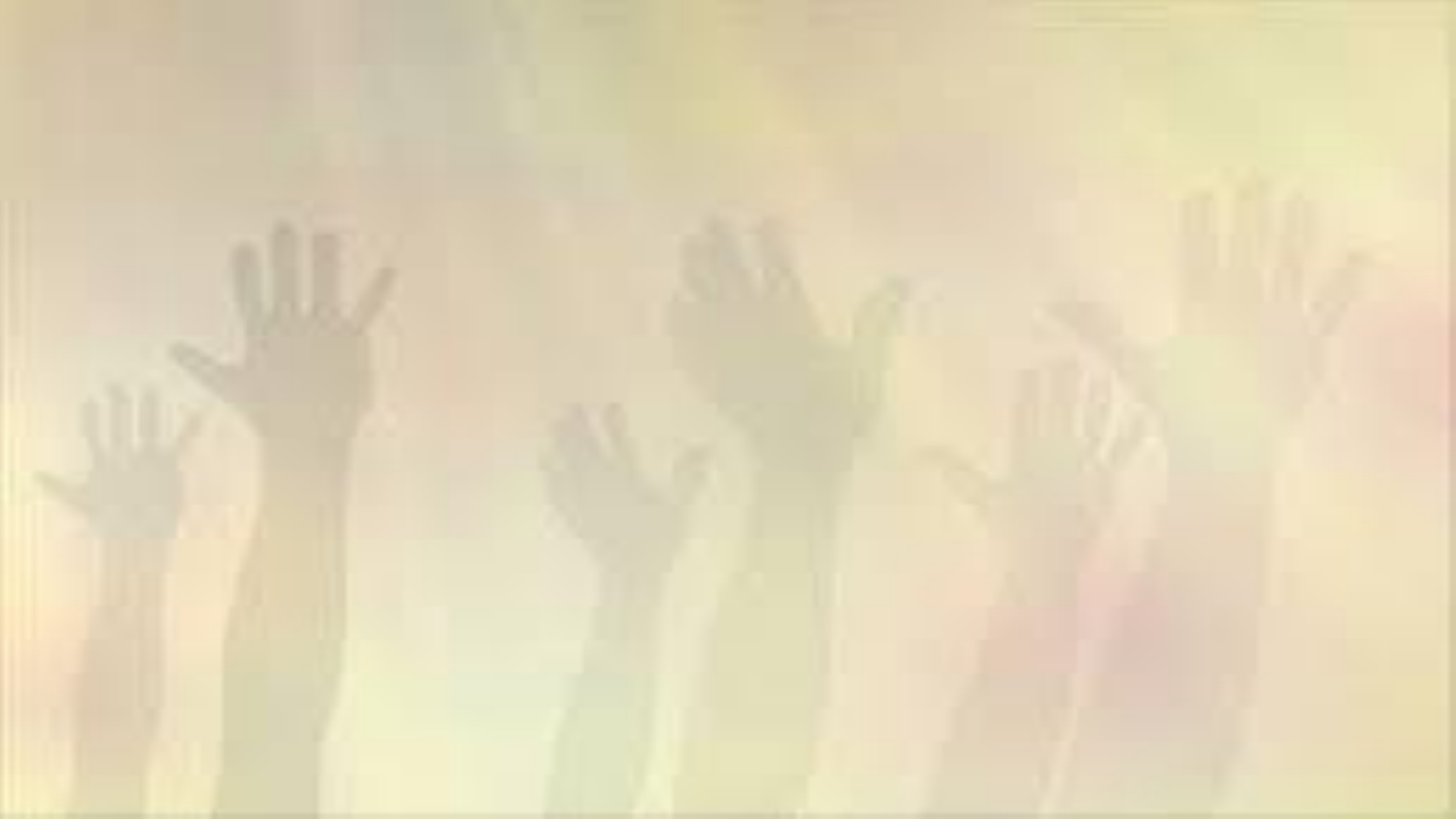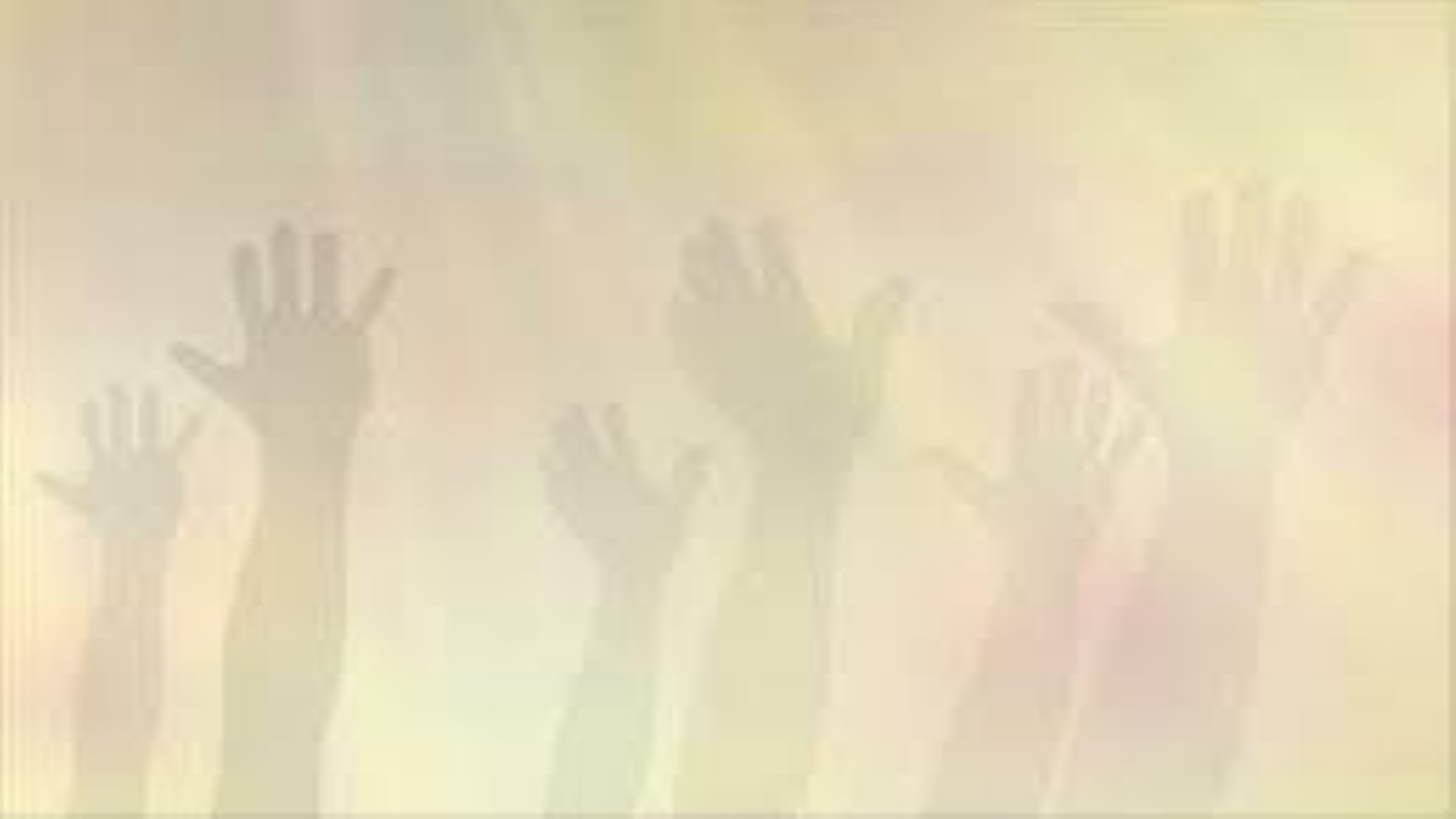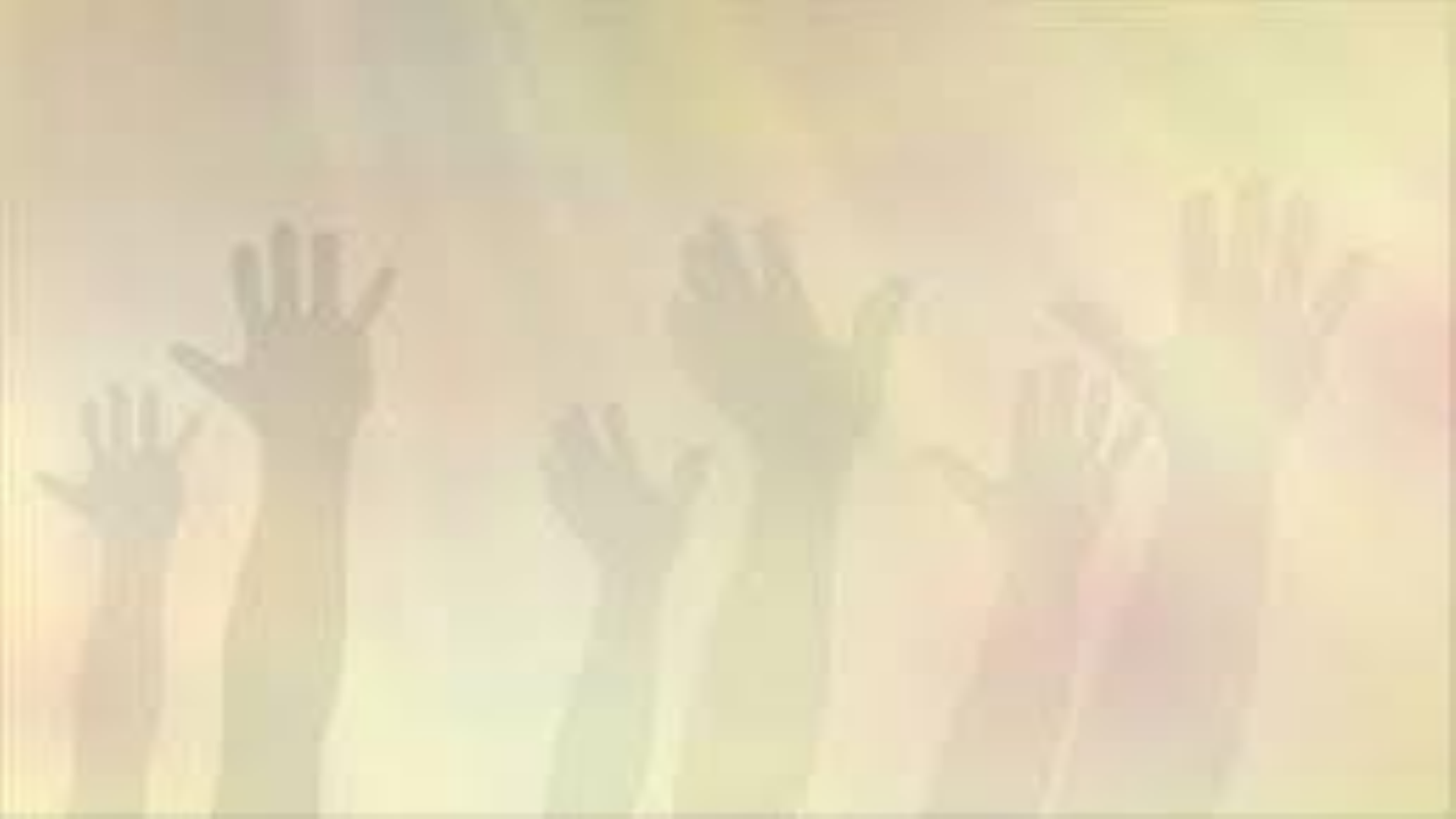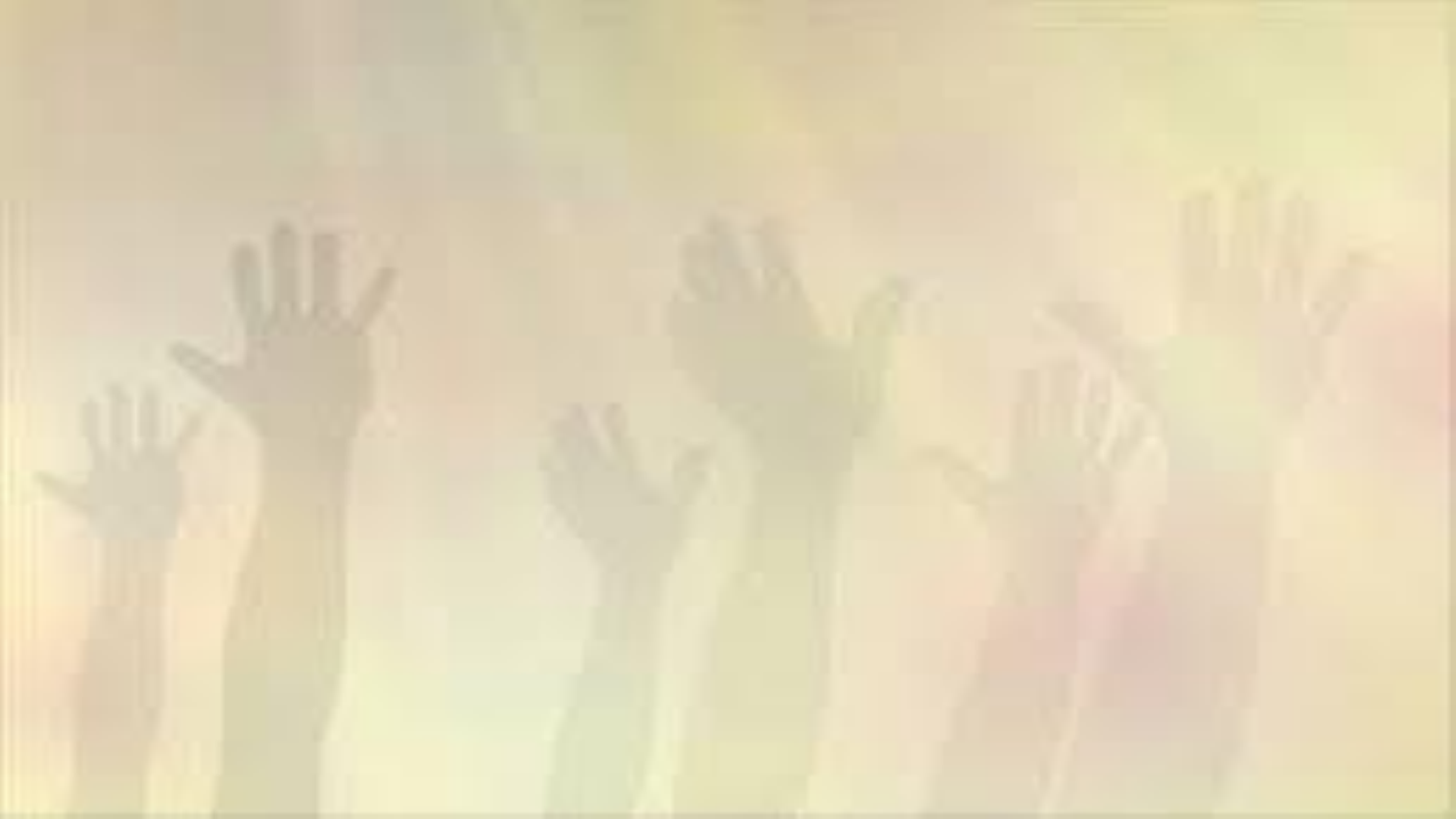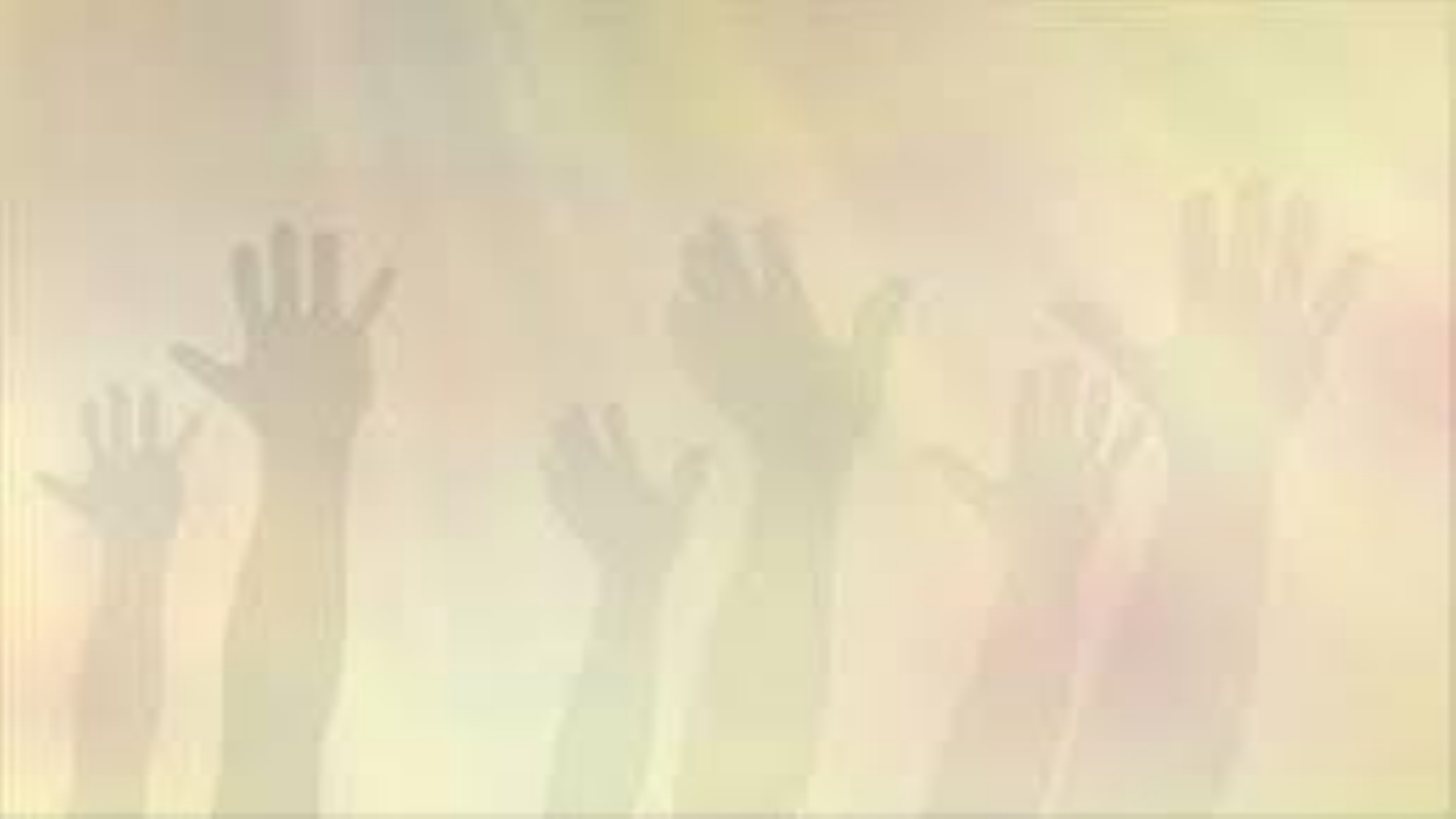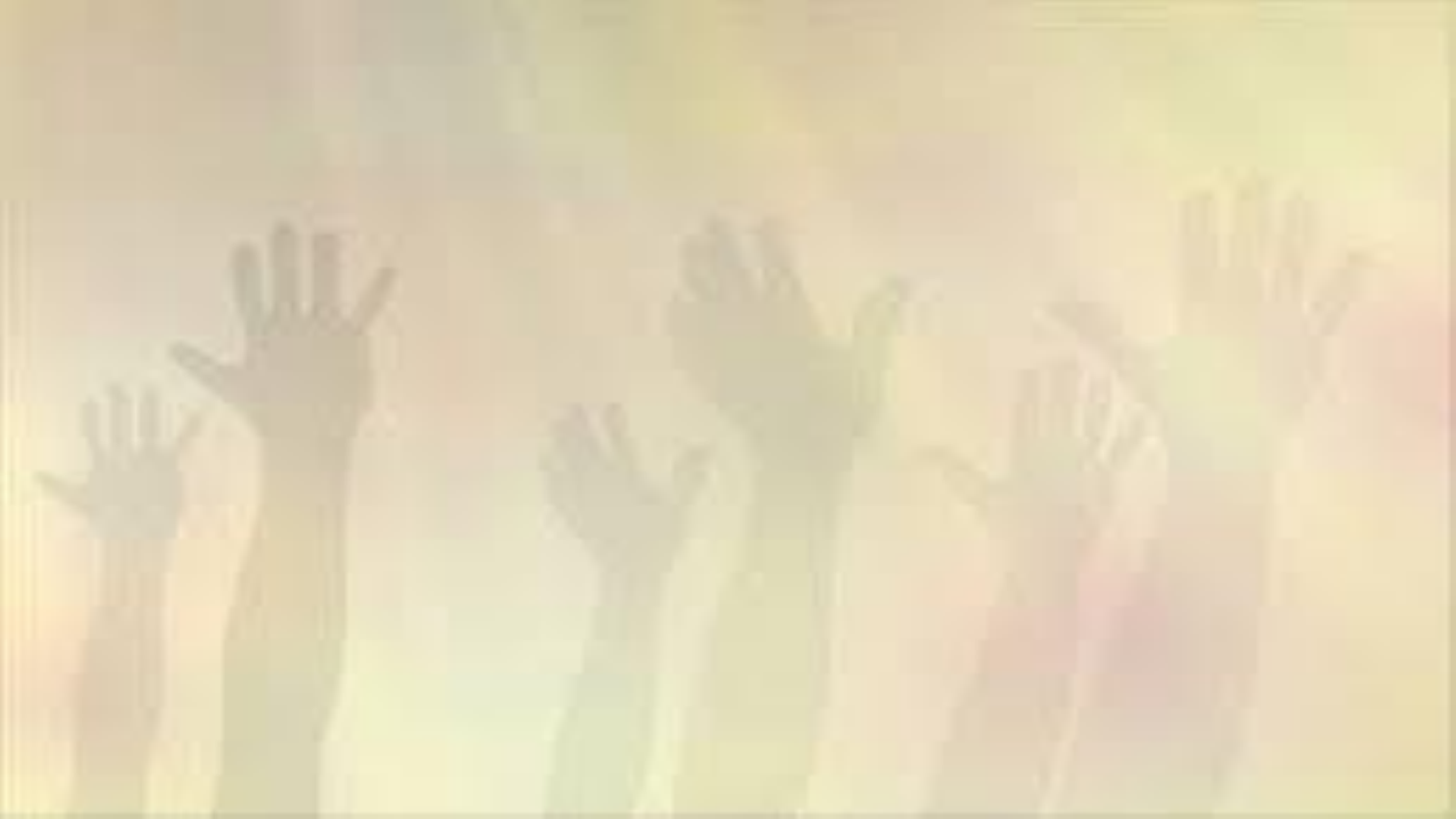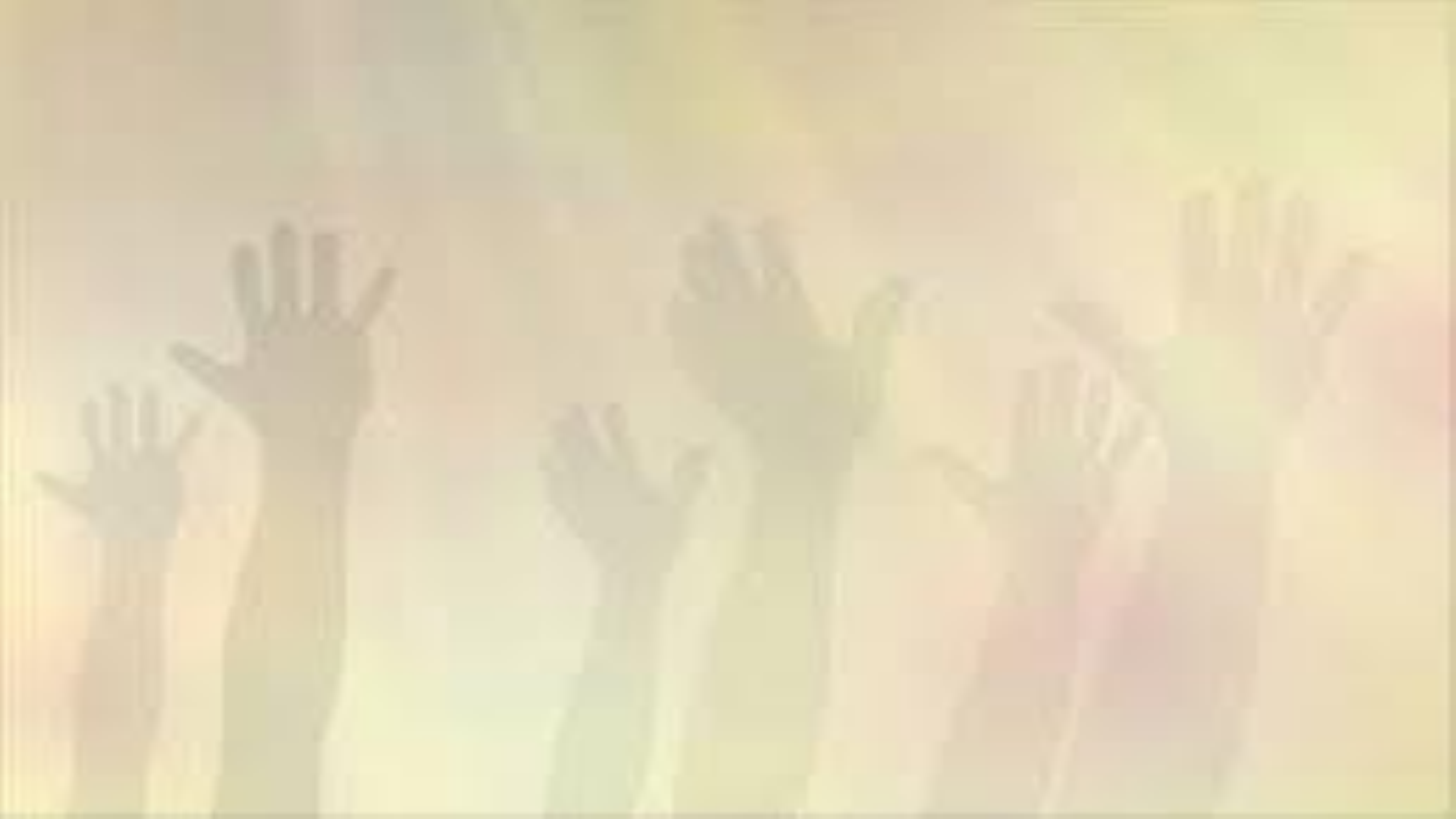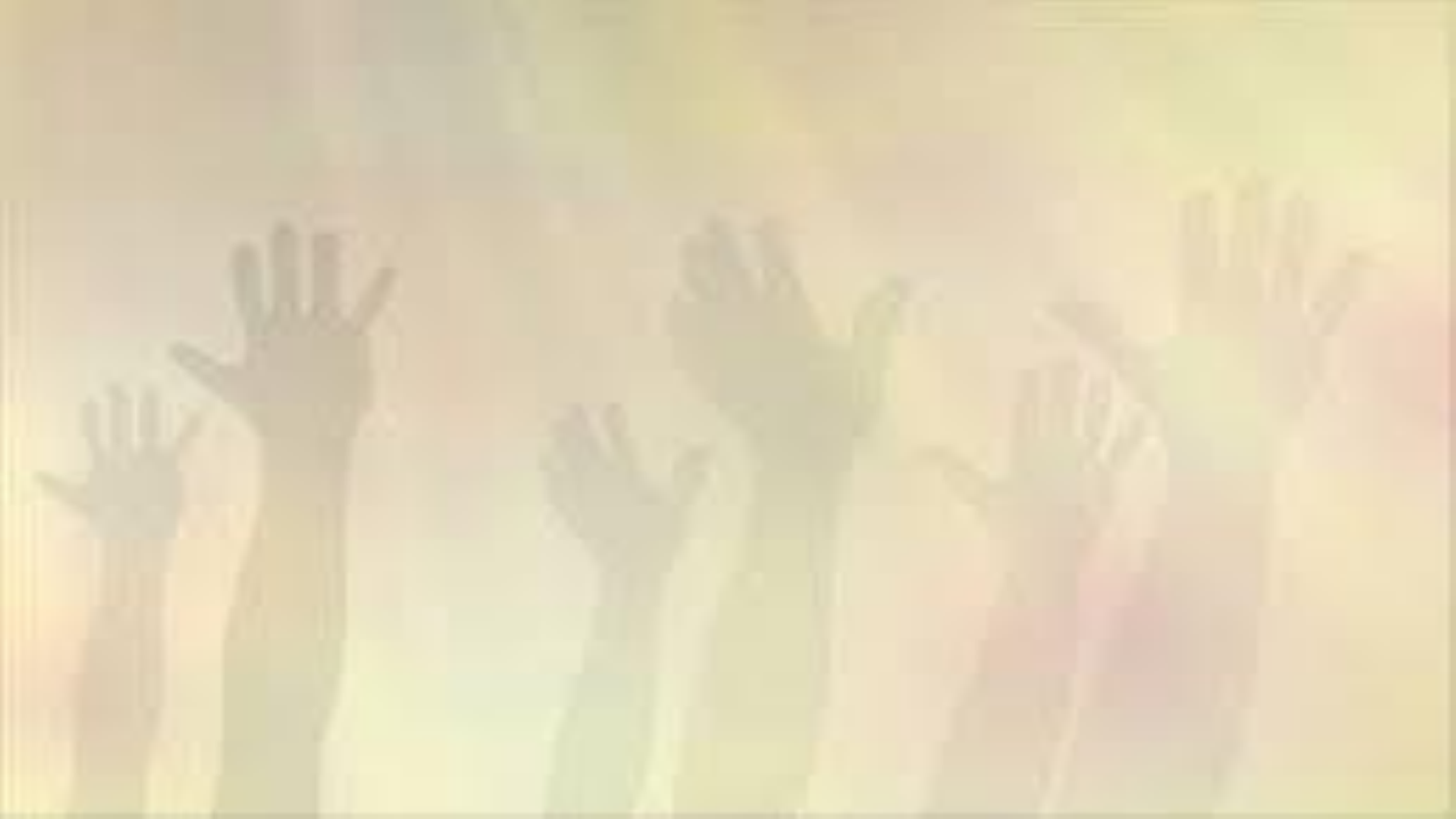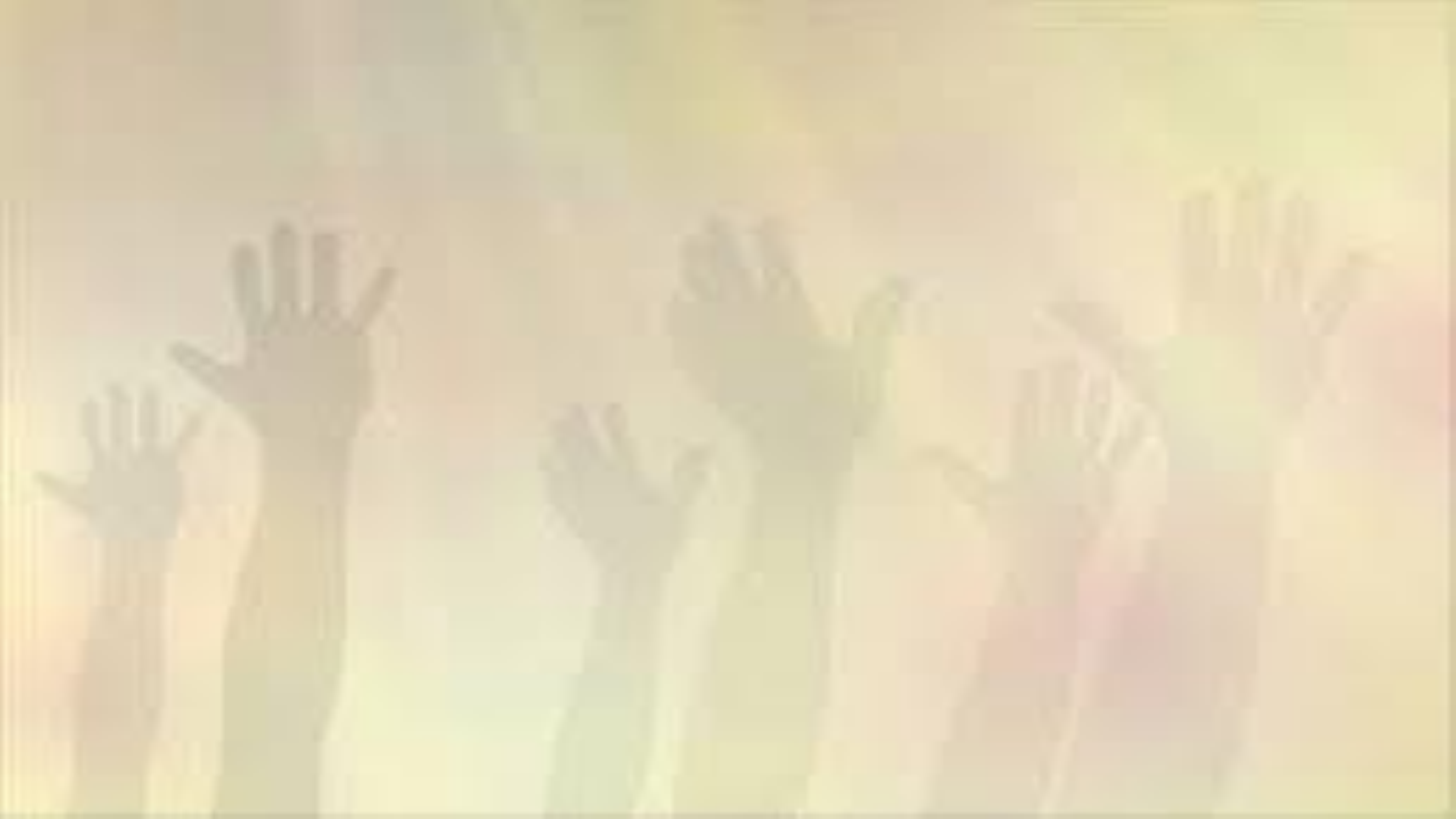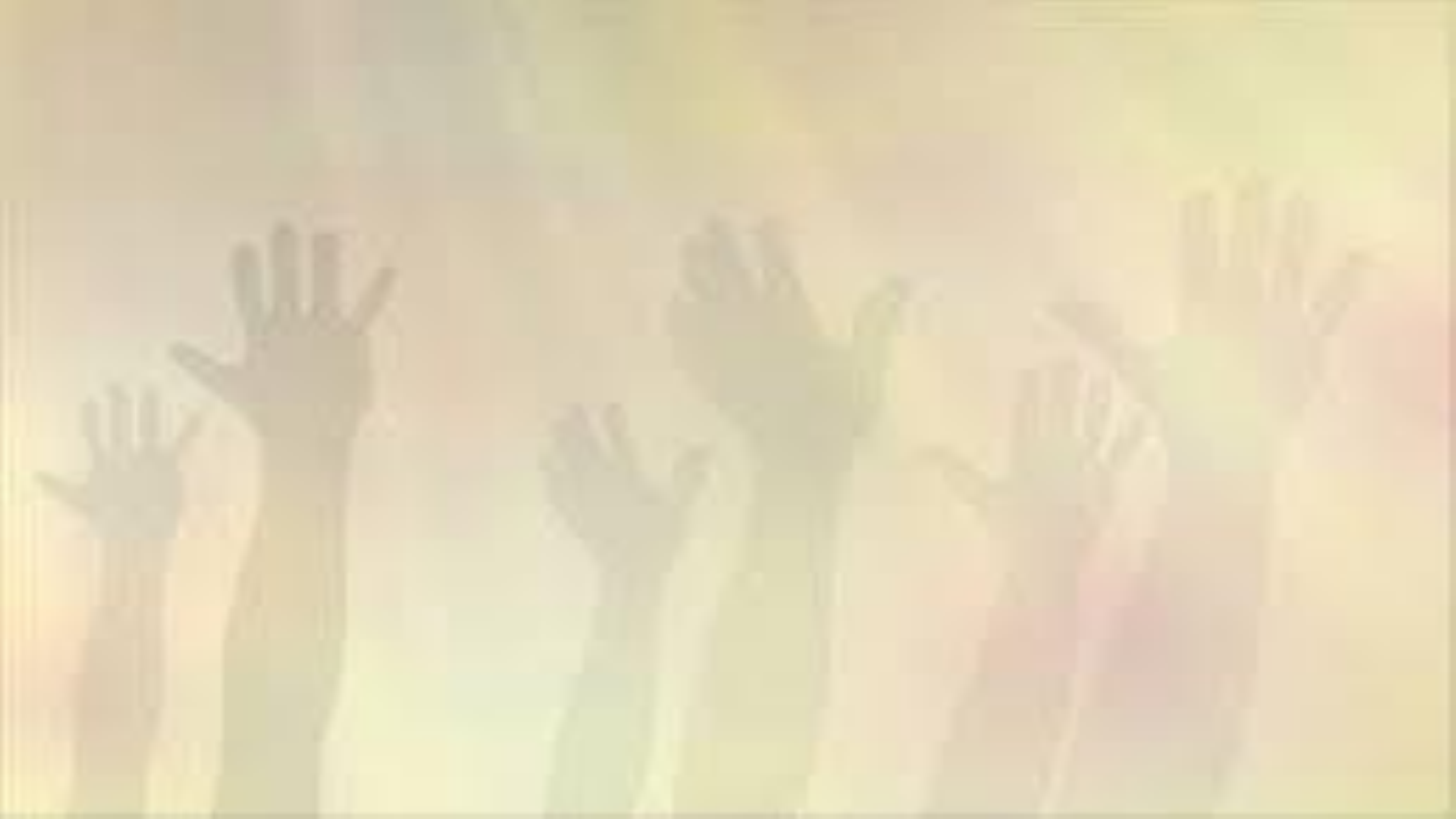